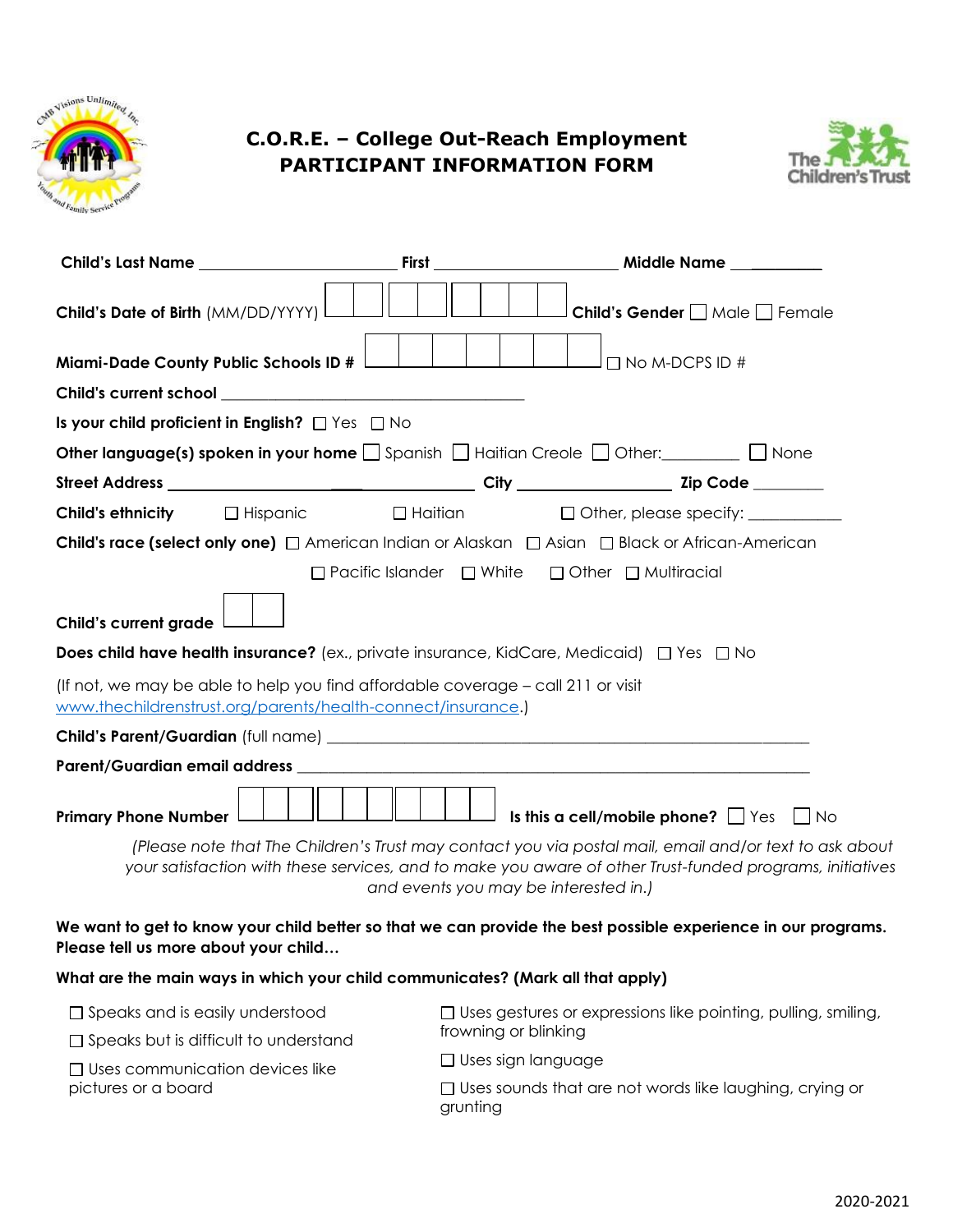#### **What, if any, help does your child receive at this time? (Mark all that apply)**

 $\Box$  Behavioral therapy or services □ Counseling for emotional concerns  $\square$  Daily medication (not including vitamins) □ Occupational therapy (OT)  $\Box$  Physical therapy (PT)  $\square$  Special education services in school  $\square$  Speech/language therapy  $\Box$  None of the above

#### **What conditions does your child have that are expected to last for a year or more? (Mark all that apply)**

| $\Box$ Autism spectrum disorder                  | $\Box$ Physical disability or impairment                |
|--------------------------------------------------|---------------------------------------------------------|
| $\Box$ Developmental delay (only if under age 5) | $\Box$ Problems with aggression or temper               |
| $\Box$ Intellectual/developmental disability     | $\Box$ Problems with attention and hyperactivity (ADHD) |
| (over age 5)                                     | $\Box$ Problems with depression or anxiety              |
| $\Box$ Hearing impairment or deaf                | $\Box$ Speech or language condition                     |
| $\Box$ Learning disability (school age)          | $\Box$ Visual impairment or blind                       |
| $\Box$ Medical condition or illness              | $\Box$ None of the above                                |

If you marked "None of the above" on the previous question, please skip the next two questions and sign below. If you marked any other answer on the question above, please answer the remaining questions and sign below.

**Do any of the conditions marked above make it harder for your child to do things that other children of the same age can do?** <br> No

**To support your child's successful participation in this program, in what areas might s/he need extra assistance?** □ No specific help needed

 $\Box$  Holding a crayon/pencil, writing, using scissors or other fine motor tasks

 $\square$  Sports or physical activities like running or other gross motor tasks

□ Managing feelings and behavior

□ Academic, learning or reading activities

 $\Box$  Adapting activities to take into account a visual or hearing impairment

 $\Box$  Using assistive device(s) like a wheelchair, crutches, brace or walker

 $\Box$  Personal services like help with feeding, toileting or changing clothes

 $\Box$  Other

**Please tell us anything else you think it is important for us to know about your child**:

*If you are interested in other services funded by The Children's Trust,* 

*please call 211 or visit [www.thechildrenstrust.org](http://www.thechildrenstrust.org/)***.** *For special needs resources for your child, visit www.advocacynetwork.org or [www.thechildrenstrust.org/cwd](http://www.thechildrenstrust.org/cwd)*

 $\overline{\phantom{a}}$  , and the contribution of the contribution of the contribution of the contribution of the contribution of the contribution of the contribution of the contribution of the contribution of the contribution of the

**I give my permission for this information to be submitted to The Children's Trust for program quality and evaluation purposes. The Children's Trust provides funding for the program.**

| <b>PARENT/GUARDIAN SIGNATURE</b>                                                                                     | <b>DATE</b>     |             |  |  |
|----------------------------------------------------------------------------------------------------------------------|-----------------|-------------|--|--|
| FOR STAFF USE ONLY (MUST BE COMPLETED)                                                                               |                 |             |  |  |
| ORGANIZATION <b>SECURE AND SECURE AND SECURE AND SECURE AND SECURE AND SECURE AND SECURE AND SECURE AND SECURE A</b> |                 | <b>SITE</b> |  |  |
| POPULATION MEMBERSHIP (check all that apply):                                                                        | $\Box$ Dep Syst | Delin Syst  |  |  |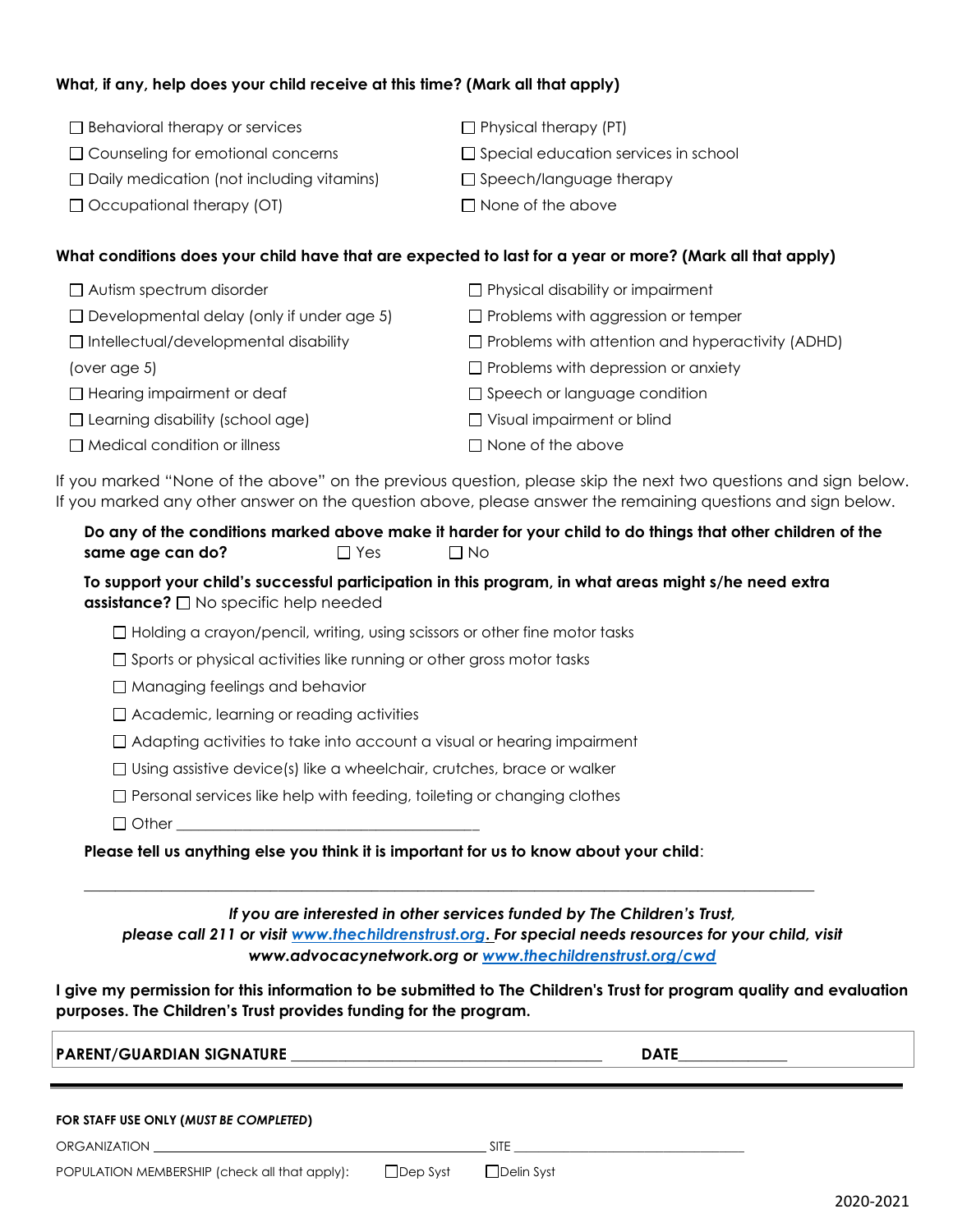#### **Financial Need and Waiver**

My child(ren) qualifies for FREE or REDUCED lunches at school (form required): YES/NO

By **initialing below**, I, as the parent or legal guardian, acknowledge the following information or policies.

\_\_\_\_\_\_\_\_WAIVER AND MEDICAL RELEASE AGREEMENT: I, \_\_\_\_\_\_\_\_\_\_\_\_\_\_\_\_\_\_\_\_\_\_\_\_\_\_\_\_\_\_\_\_\_\_ (Parent or Legal Guardian) do hereby release CMB Visions Unlimited, Inc., their employees, successors, agents, attorneys, and all other persons, corporations, or insurance companies liable or who might be claimed to liable, from any claims, demands, injured, or damages, resulting from any accident which may occur as a result of example and the state of Students name).

| In the event of a medical emergency, I                                         | (Parent or Legal |
|--------------------------------------------------------------------------------|------------------|
| Guardian) hereby authorize CMB VISIONS to seek emergency medical treatment for |                  |
| (Student's name).                                                              |                  |

\_\_\_\_\_\_\_\_G-Rate, PG and PG-13 movies such as Spider-Man, Incredibles, & Jurassic World, Central Intelligence, Barber Shop are occasionally offered. If you authorize your child(ren) to view movies, please indicate by initialing.

I have read and fully understand the contents of this application. I have completed the application to the best of my knowledge and ability. I understand that if any information listed in this application changes, I will notify CMB VISIONS immediately. The child/children listed above has/have my permission to participate in the activities, trips, and events sponsored by CMB VISIONS. In case of an emergency an alternate person will be called if the parent(s) cannot be reached by phone. The undersigned, individually and as parent or guardian of the participant, hereby authorize CMB VISIONS to carry out any measures deemed necessary should as emergency occur, including at the expense of the undersigned, appropriate medical treatment for the participant, and hereby releases CMB VISIONS, its employees and agents, from any liability or claims arising out of the participant's engagement in the above described events.

\_\_\_\_\_\_\_\_\_\_\_\_\_\_\_\_\_\_\_\_\_\_\_\_\_\_\_\_\_\_\_\_\_\_\_ \_\_\_\_\_\_\_\_\_\_\_\_\_\_\_\_\_\_\_\_\_\_\_\_\_\_\_\_\_\_\_\_\_\_\_

\_\_\_\_\_\_\_\_\_\_\_\_\_\_\_\_\_\_\_\_\_\_\_\_\_\_\_\_\_\_\_\_\_\_\_

PRINT - Parent or Guardian The SIGNATURE - Parent or Guardian

Date

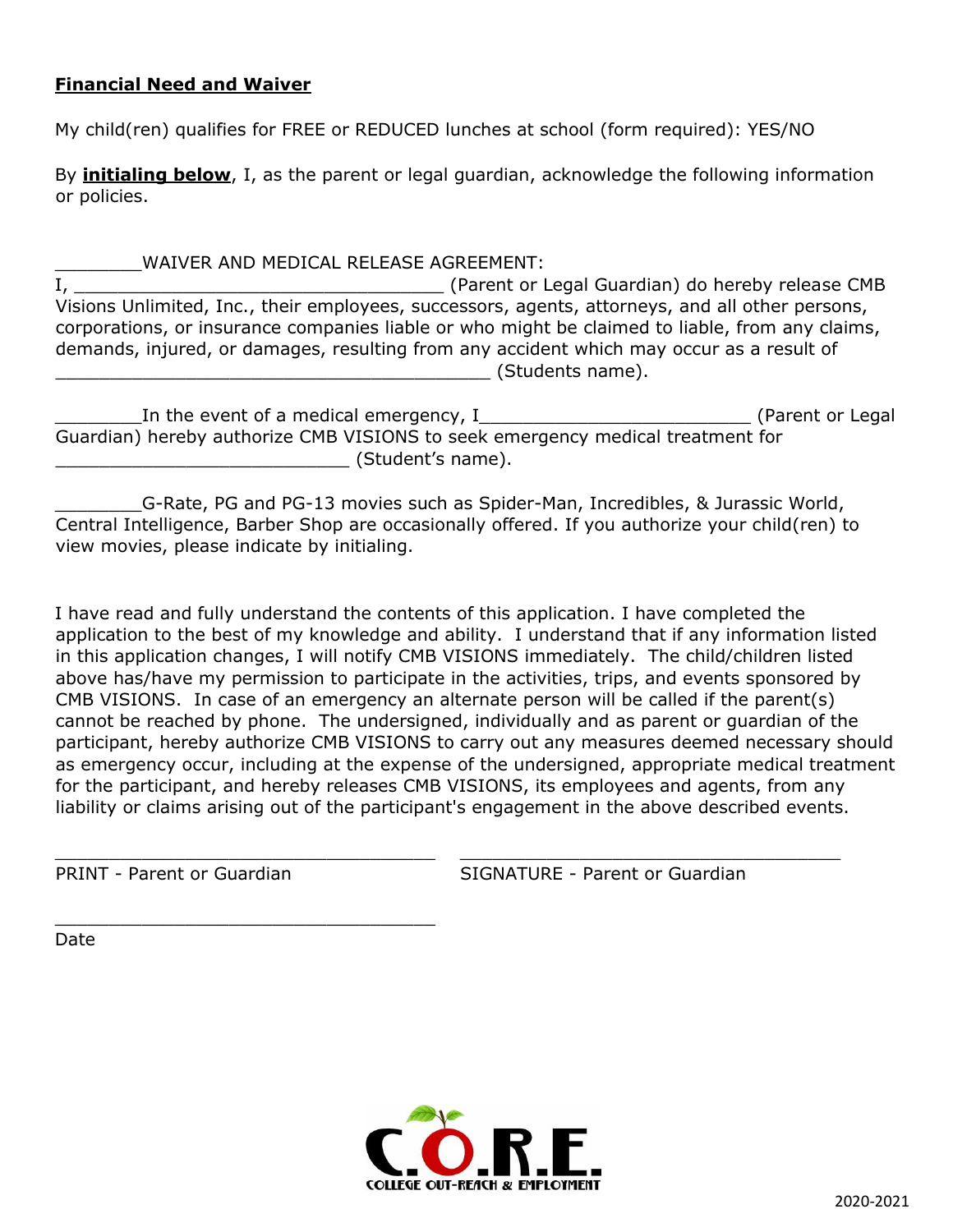

## **FOR PHOTOGRAPHY/VIDEO**

I, \_\_\_\_\_\_\_\_\_\_\_\_\_\_\_\_\_\_\_\_\_\_\_\_\_\_\_\_\_\_\_\_\_\_\_\_\_\_\_\_\_\_\_\_\_\_\_\_, the parent or guardian of **The Line of the ready authorize and give consent to service** providers and the staff of CMB Visions Unlimited, Inc. as follows:

I hereby:

### **consent and authorize or do not consent and authorize**

\_\_\_\_\_\_\_\_\_\_\_\_\_\_\_\_\_\_\_\_\_\_\_\_\_\_\_\_\_\_\_\_ \_\_\_\_\_\_\_\_\_\_\_\_\_\_\_\_\_\_\_\_\_\_\_\_

\_\_\_\_\_\_\_\_\_\_\_\_\_\_\_\_\_\_\_\_\_\_\_\_\_\_\_\_\_\_\_\_\_ \_\_\_\_\_\_\_\_\_\_\_\_\_\_\_\_\_\_\_\_\_\_\_\_

the staff of CMB Visions Unlimited, Inc. to take/use still photographs, digital photographs, motion pictures, television transmission, and/or videotaped recordings (hereinafter "Recordings") of me, my children, or my wards for educational, research, documentary, and public relations purposes including but not limited to the CMB Visions website, Facebook, etc. and other social media).

Signature of Parent or Guardian Signature of Witness

Date **Date** Date **Date** Date **Date** 

Any such Recordings may reveal your identity through the image itself without any compensation to you, your children or wards.

Any and all Recordings taken of you, your children or wards shall be the sole property of CMB Visions.

With regard to the use of any Recordings taken of you, your child or wards, you hereby waive any and all present and future claims you may have against CMB Visions Unlimited, Inc., their staff, service providers, employees, agents, affiliates and Board members.